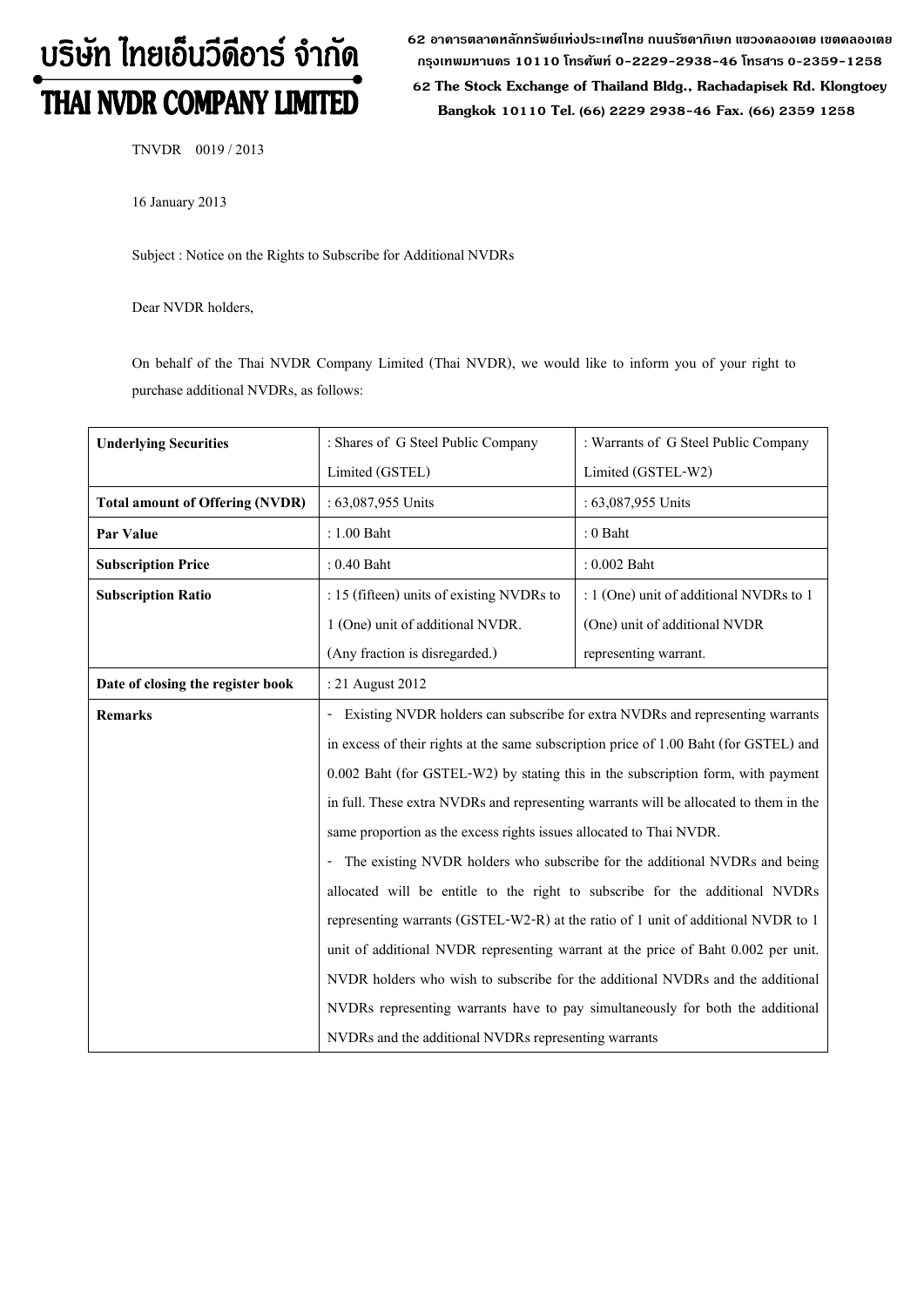## **Subscription and Payment Procedure**

- **1. Subscription and payment period** : 24 < 29 January 2013 (Only Business days) between 8.30-17.00 hours
- **2. Subscription place** : at the office of the Thai NVDR Company Limited, The Stock Exchange of Thailand Building, 4<sup>th</sup> Floor, 62 Rachadapisek Road, Bangkok 10110.

N.B. The Thai NVDR will not accept subscriptions by mail.

## **3. Required documentation**

3.1 Subscription form, duly filled out and signed.

3.2 Subscription certificate, to be submitted together with :

- 3.2.1 For a subscription of the same amount as allocated, no filling is necessary.
- 3.2.2 For a subscription of more or less than existing rights, state the total units in the respective column.

#### **4. Payment**

**Subscription for full entitlement or less than or excess the entitlement**, please make payment by one check or one cashier check which is collectable through clearing house in Bangkok. The check or cashier check shall be dated from 24 to 29 January 2013. Indicate the subscription date and make it payable to *-G Steel Plc. for Share Subscription.*

- **5.** If NVDR holders fail to exercise their rights or make a payment within the allotted time schedule, or the check or cashier check is not honored, it shall be deemed that such NVDR holders do not wish to exercise their subscription rights. Thai NVDR shall thus regard the subscription as being void.
- **6.** Refund for unallotted NVDRs.

If the excess rights NVDRs were not allotted in full because the number of NVDRs subscribed for were more than the number or remaining units of NVDRs, the Thai NVDR will make a refund (without interest) to the NVDR holders by check for the unallotted NVDRs and send it by registered mail to the address that appears on the Share Register Book on the date of closing the book, within 7 business days after the Thai NVDR has received the refund from the underlying company.

Should you need any further information, please do not hesitate to contact Thai NVDR Company Limited at 02-229-2800 Ext. 2938-46.

Sincerely yours,

Thai NVDR Company Limited

Pridaya Clarchaya

(Pichaya Chomchaiya) Head Depository Department The Stock Exchange of Thailand

Enclosure : 1. Subscription Form for NVDR Right Issues 2. Subscription Certificate